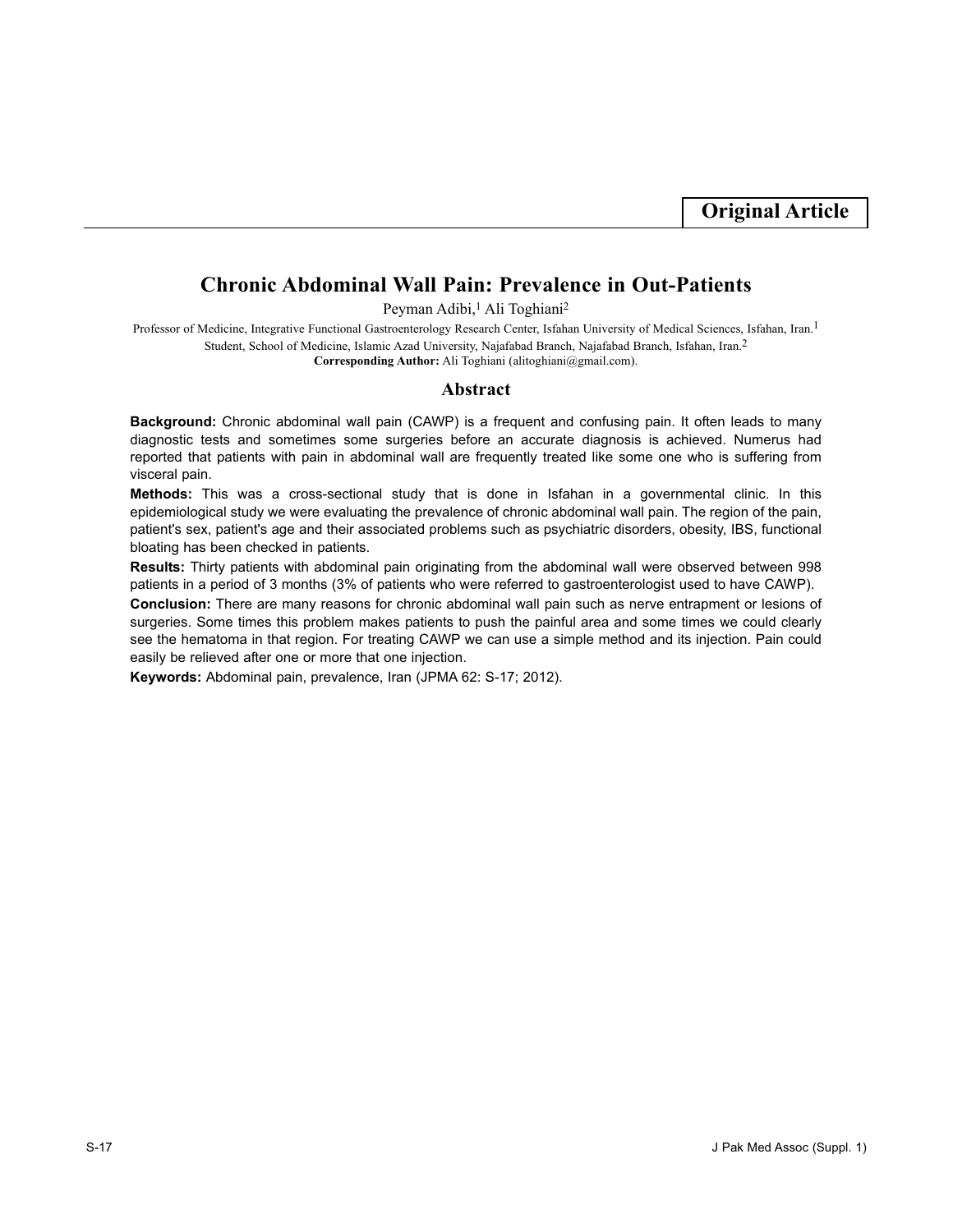#### **Introduction**

Chronic abdominal wall pain (CAWP) is a frequent and confusing pain. It often leads to many diagnostic tests and sometimes some surgeries before an accurate diagnosis is achieved. Numerus had reported that patients with pain in abdominal wall are frequently treated like some one who is suffering from visceral pain.<sup>1-10</sup>

Abdominal wall pain could have many reasons such as peritoneal or abdominal wall lesions, T7-T12 radicular lesions, thoracic lateral cutaneous nerve entrapment, rectus nerve entrapment, diabetic radiculopathy.11,12

CAWP diagnosis is based on history and physical examination. Patients are able to point with her or his finger tip to the area of maximal tenderness. "Carnetts" sign is referring to increased local tenderness during the muscle tensing.<sup>1</sup>

During this maneuver rectus abdominis muscle will be tight and pain from the entrapped nerve will be increase. (The sensitivity and specificity of carnett's sign have not been well established yet).<sup>13</sup>

The epidemiology of CAWP is unknown. In most studies diagnosis was established in middle aged patients but there are some reports about children and there was no clear gender prediction.<sup>13</sup>

Abdominal wall pain has been diagnosed in 10-90% of patients with unknown cause of abdominal pain.<sup>12</sup> For example in a report a gastroenterologist had diagnosed 33 CAWP in 43 (74%) patients with unexplained abdominal pain. But in another study 17 of 156 (11%) diagnosed to have CAWP.14,15

Hall and Lee had estimated that about 15% of patients how referring to a pain clinic for non specific abdominal pain were suffering from CAWP.<sup>16</sup>

Because there is not sufficient data about CAWP we had done this study to evaluate the prevalence, gender prediction and associated problems.

## **Methods**

This was a cross-sectional study that is done in Isfahan in an academic clinic, (this was a referral tertiary care clinic). In this epidemiological study we were evaluating the prevalence of chronic abdominal wall pain between patients who were referred to clinic.

Carnetts maneuver was done for diagnosing all patients who were suffering from abdominal pain. Patient is asked to perform a straight-leg-raising maneuver (patient must raise both legs and head at the same time and examiner finger is on the painful region).

The region of the pain, patients sex, patients age and their associated problems such as psychiatric disorders, obesity, IBS, functional bloating has been checked in patients.

Patients who were diagnosed to have chronic abdominal wall pain by a gastroenterologist were included to our study.

### **Results**

Thirty patients with abdominal pain originating

from the abdominal wall were observed between 998 patients in a period of 3 months (3% of patients were diagnosed to have CAWP).

Between these chronic abdominal wall patients 23 were female and 7 were male.

Patients were between 23-66 years old (mean age was 39.3).

Ten patients had reported abdominal pain in left upper quadrate, 8 patients were suffering from abdominal pain originating from right upper quadrate, 4 patients had pain in epigastric region, 3 patients had reported the pain in right lower quadrate, 2 patients were suffering from pain in left lower quadrate, 2 other patients had pain in left subchondral area and the last patient had pain in right periumblical region (Figure).

Obesity was observed in 15 patients (50%), 5 patients (16.7%) had IBS, MDD was observed in 10 patients (33.3%), 6 patients had GERD (20%), Functional Bloating was seen in 3 patients (10%), 5 patients had bad sitting posture (16.7%),



Figure: Pain region.

one of patients had hyperthyroidism (3.3%), one of them had hydatid cyst (3.3%), one of patients had diabetes (3.3%), one of the patients was milking mother (3.3%), 1 patient had acute dyspepsia (3.3%), 2 patients were report the pain after lifting heavy things (6.7%), one patient had remove her gallbladder (3.3%) and one of patients had told us that her husband has been dead (3.3%).

#### **Discussion**

There are few studies about prevalence of chronic abdominal wall pain. In some of these studies they had report only CAWP patients (they had not report the denominator) for example Mehta and Ranger in 1971 had reported that they had diagnosed 103 patients in 3.5 years but they had not report the percentage of patients.<sup>17</sup> In some other studies such as Shute's study the period of the study was long. He had reported 269 patients who were suffering fro CAWP in 14 years but he hadn't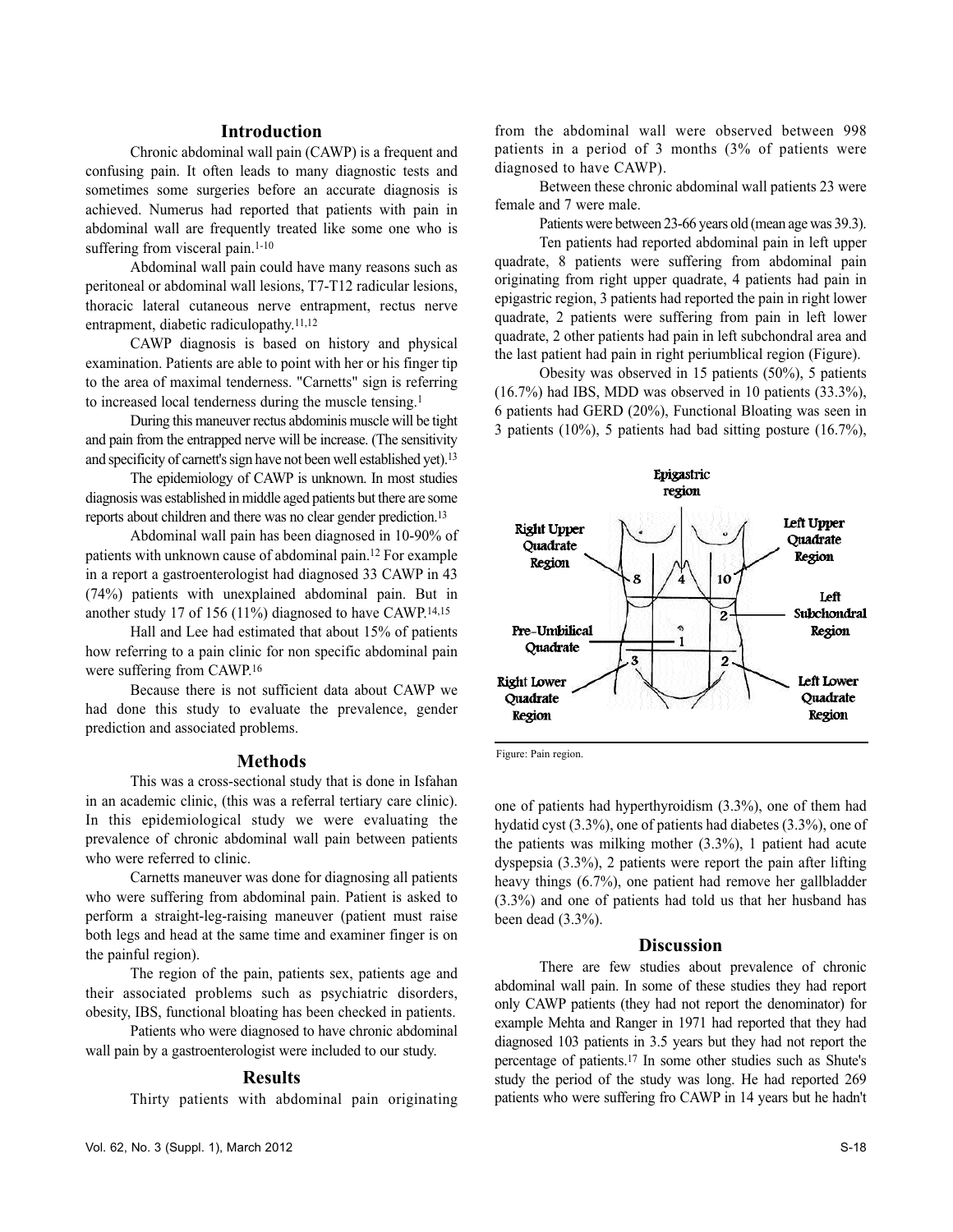report the total number of patients that he had visited in this period.<sup>18</sup> McGrady and Marks had reported 45 patients with CAWP in 1988.<sup>19</sup> Gallegos and Holbsley had reported 26 patients with CAWP in 7 years 20. Hershfield had diagnosed 100 patients with CAWP in 1992<sup>4</sup> Greenbaum et al. had reported 79 patients in 5 years<sup>6</sup> and Thompson et al. had reported 16 patients in 1 year.<sup>7</sup> These studies can not show the prevalence of CAWP because the denominator is not mentioned.

But some other studies had reported both diagnosed patients with CAWP and total number of patients so the percentage is available.

Hall and Lee had reported that 15% of patients who were referring to a pain clinic were suffering from chronic abdominal wall pain.<sup>16</sup> In other study Gray et al. had reported that 19 between 67 (28%) were suffering from CAWP.<sup>21</sup> Johlin and Buhac had reported that 68 of 226 (30%) patients were CAWP patients.<sup>22</sup> in 1998 Rubio et al. had

reported that 11% of there patients (17/156) had CAWP<sup>15</sup> and McGarrity et al. had reported in 2000 that 74% (32/43) of their patients were suffering from CAWP.<sup>14</sup>

We had diagnosed 30 patients in 998 (3% of out patients who were visited in a gastroenterology clinic in 3 months diagnosed to have CAWP). Our results are diffrent with reported results about prevalence of CAWP and it may have some reasons. One of the reasons is that our study was done in 3 months and it's one of the shortest studies about CAWP. We had reported our results from all patients who were visited by a gastroenterologist but other studies were reporting their results from pain clinics so their studies have some limits. They could not report the prevalence of CAWP because their denominator is patients with pain who were referring to a pain clinic but we had report out patient referrals and it is another reason.<sup>13</sup>

One of the most prevalent problems which are associated with CAWP is functional gastrointestinal disorders (FGID). Thirteen patients had FGID (IBS, GERD and FB). MDD is an important risk factor for CAWP (10 patients had MDD) and another risk factor is bad sitting posture (16.7% of patients had bad sitting posture).

Treatment of CAWP is simple and patients' pain can be healed with some injections. Mehta and Ranger had used 5% Phenol to treating patients and 71% had complete or partial relief.<sup>17</sup> Ashby had used 1% Lignocaine and it was used intercostally and 67% of patients had completed and 27% had moderate relief.<sup>23</sup> Tung et al. In 1978 had used 0.25% Bupivacaine and 40 mg of Triamcinolone. 75% of patients had 50% pain reduction with this treatment.<sup>24</sup> Broune had used 2% Xylocaine and Triamcinolone then in 62% of patients pain was disappeared.<sup>25</sup>

Shute had used 2% Xylocaine and 40 mg of Prednisolone, with these treatment 210 patients (78%) had cured after single injection and 59 patients (22%) were treated after more than one injection.<sup>18</sup> McGrady and Marks in 1988 had used 6% phenol, 46% were pain free less than a year and

49% were treated after a year.<sup>19</sup> Gallegos and Hobsley had used 1% lignocaine and 25 mg of hydrocortisone then 80% of patients had report complete or partial relief<sup>20</sup> and at last Greenbaum et al. In 1994 had used 0.25% bupivacaine and 40 mg of Triamcinolone then 75% (56 patients) had reported that they had 50% pain relief after single injection.<sup>6</sup>

### **Conclusion**

There are many reasons for chronic abdominal wall pain such as nerve entrapment or lesions of surgeries. Some times this problem makes patients to push the painful area and some times we could clearly see the hematoma in that region. For treating CAWP we can use a simple method and its injection. Pain could easily be relieved after one or more that one injection.

We think a population based study must be done for evaluating the prevalence of CAWP because our sample size is not big enough for reporting the prevalence.

#### **Contribution:**

Dr. Peyman Adibi had designed this study, Ali Toghiani had collected datas and both authors had wrote the manuscript. Authos don't have any conflict of interest.

#### **References**

- 1. Carnett J. Intercostal neuralgia as a cause of abdominal pain and tenderness. Surg Gynecol Obstet 1926; 42: 625-32.
- 2. Lindsetmo RO, Stulberg J. Chronic abdominal wall pain--a diagnostic challenge for the surgeon. Am J Surg 2009; 198: 129-34.
- 3. Kanakarajan S, High K, Nagaraja R. Chronic abdominal wall pain and ultrasound-guided abdominal cutaneous nerve infiltration: a case series. Pain Med Mar; 12: 382-6.
- 4. Greenbaum DS. Chronic abdominal wall pain (CAWP). Neurogastroenterol Motil 2007; 19: 75.
- 5. Simpson DM, Tyrrell J, De Ruiter J, Campbell FA. Use of ultrasound-guided subcostal transversus abdominis plane blocks in a pediatric patient with chronic abdominal wall pain. Paediatr Anaesth Jan; 21: 88-90.
- 6. Greenbaum DS, Greenbaum RB, Joseph JG, Natale JE. Chronic abdominal wall pain. Diagnostic validity and costs. Dig Dis Sci 1994; 39: 1935-41.
- 7. Thompson C, Goodman R, Rowe W. Abdominal wall syndrome: a costly diagnosis of exclusion. Gastroenterology 2001; 120: A637.
- 8. Peleg R. Abdominal wall pain caused by cutaneous nerve entrapment in an adolescent girl taking oral contraceptive pills. J Adolesc Health 1999; 24: 45-7.
- 9. Costanza CD, Longstreth GF, Liu AL. Chronic abdominal wall pain: clinical features, health care costs, and long-term outcome. Clin Gastroenterol Hepatol 2004; 2: 395-9.
- 10. Ivens D, Wojciechowski M, Vaneerdeweg W, Vercauteren M, Ramet J. Abdominal cutaneous nerve entrapment syndrome after blunt abdominal trauma in an 11-year-old girl. J Pediatr Surg 2008; 43: E19-21.
- 11. Suleiman S, Johnston DE. The abdominal wall: an overlooked source of pain. Am Fam Physician 2001; 64: 431-8.
- 12. Srinivasan R, Greenbaum DS. Chronic abdominal wall pain: a frequently overlooked problem. Practical approach to diagnosis and management. Am J Gastroenterol 2002; 97: 824-30.
- 13. Meyer G. Chronic abdominal wall pain. Up to Date 2006; 14.
- 14. McGarrity TJ, Peters DJ, Thompson C, McGarrity SJ. Outcome of patients with chronic abdominal pain referred to chronic pain clinic. Am J Gastroenterol 2000; 95: 1812-6.
- 15. Rubio M, Gitlin M, Lambiase L. Abdominal wall pain as a cause of abdominal pain of obscure etiology. Am J Gastroenterol 1998; 93: 1740.
- 16. Hall PN, Lee AP. Rectus nerve entrapment causing abdominal pain. Br J Surg 1988; 75: 917.